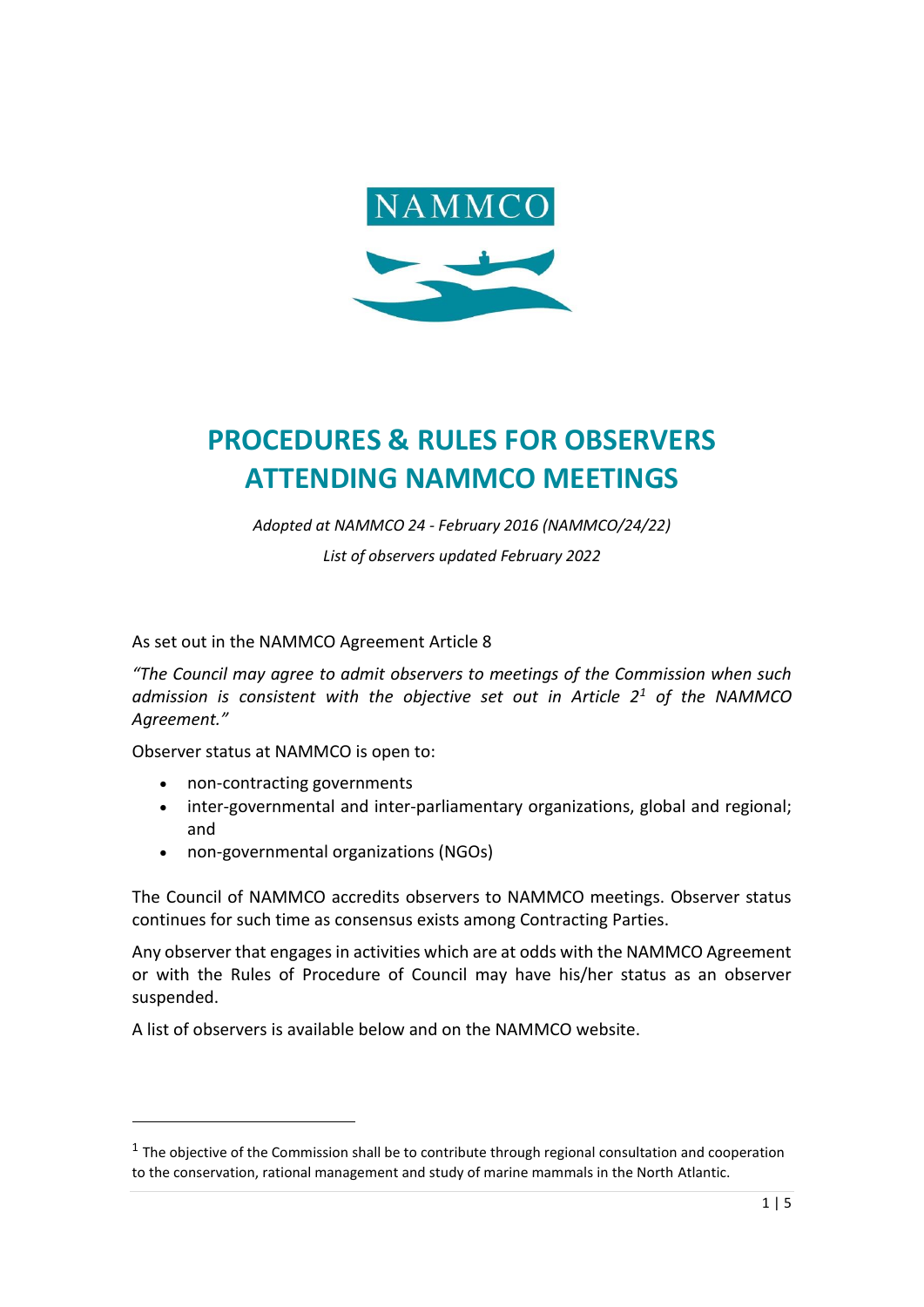# **1. CONDITION FOR ATTENDANCE BY OBSERVERS**

# **1.1 Meetings of the Council**

The Council may, in accordance with Article 8 of the Agreement on Cooperation in Research, Conservation and Management of Marine Mammals in the North Atlantic [NAMMCO Agreement], invite non-contracting governments and inter-governmental and inter-parliamentary organisations, global and regional, to participate as observers to its meeting. Non-Governmental Organisations may apply for observer status at the meetings of the Council.

Admission is governed by the Rules of Procedure of the Council

## **1.2 Meeting of the Finance and administration Committee**

Attendance of observers shall not be permitted at the meetings of the Committee.

## **1.3 Meetings of other Committees**

Attendance of accredited observers shall not be permitted at the meetings of a Committee unless otherwise decided by the majority of the Committee.

## **2. GUIDELINES FOR MEETINGS OF THE COMMISSION**

#### **2.1 Invitation & Registration**

The Chair of Council and the Chairs of Committees and subsidiary bodies should invite observers to the meeting no later than 60 days and 15 days in advance, respectively.

The Chair and the Secretariat may determine a limited number of observers in respective delegations, due to logistic consideration.

Registration to attend meetings should be done in accordance with the procedure outlined by the different bodies as appropriate.

#### **2.2 Cost**

Observers are responsible for all costs associated with their attendance at any meeting of the Commission.

#### **2.3 Documents**

Observers admitted to a meeting of the Commission shall be sent or otherwise receive the same documentation generally available to Contracting Parties and their delegations, except those documents deemed confidential by a Contracting Party or the Secretariat.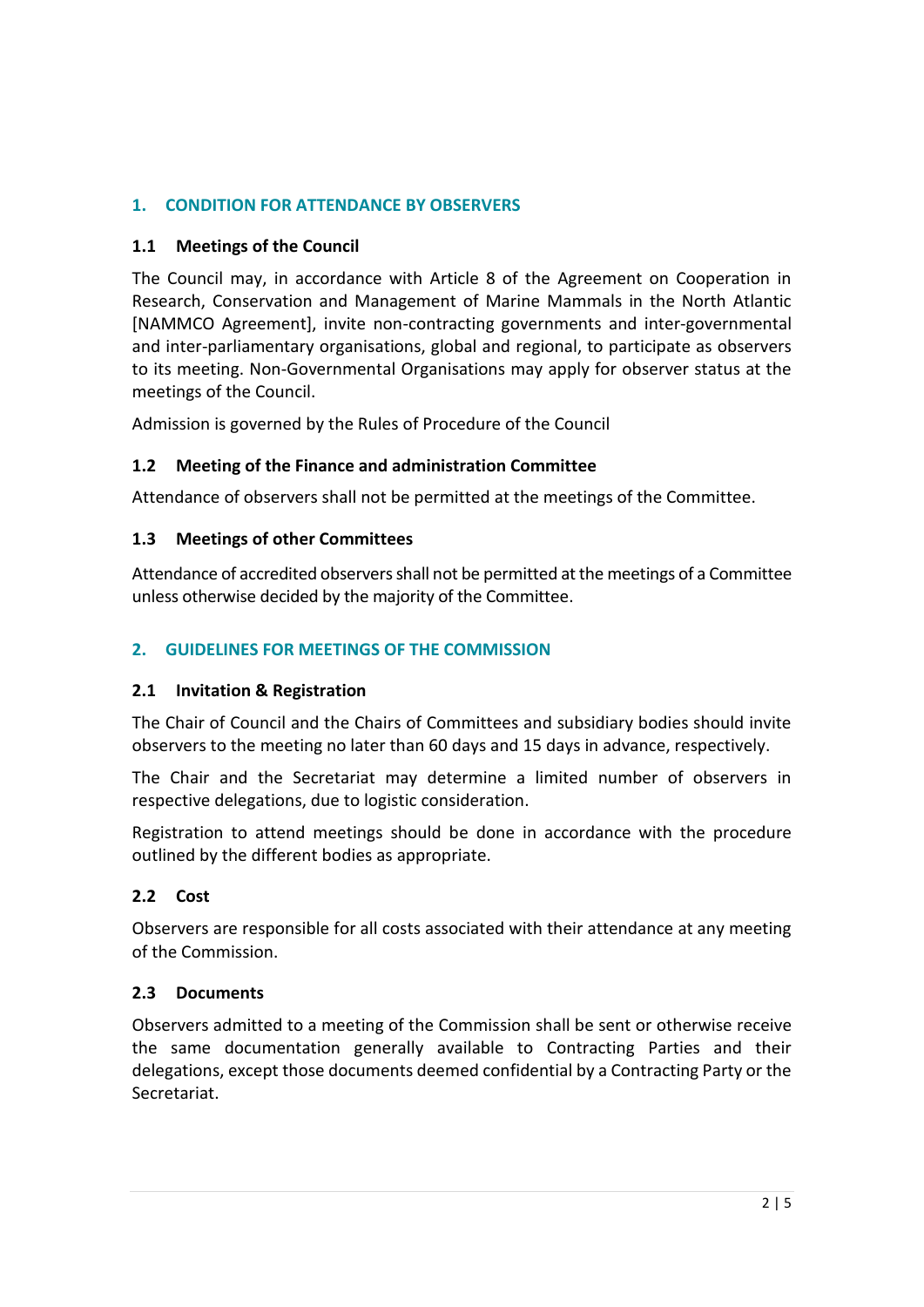# **3. ROLE OF OBSERVERS**

Observers invited to participate to a meeting of the Commission may, at the discretion of the Chair,

- make statements,
- present written statements,
- distribute relevant documents through the Secretariat,
- provide views on the issues under discussion,
- submit written statements at Ministerial meetings,
- engage in other activities as appropriate and as approved by the Chair.

Observers invited to participate to a meeting of the Commission may not

- vote,
- use flash photography and visual or sound recording devices to record meeting proceedings, except during the Opening Procedures of the Council meeting, provided that such recording is carried out unobtrusively and without disturbance to the meeting.
- comment publicly, issue press release or other information to the media on agenda items under discussion, while NAMMCO Council bodies are in session.

If one Contracting Parties so request, particular agenda items of Management Committees, or parts thereof, shall be limited to delegates representing Contracting **Parties** 

#### **4. APPLICATION FOR OBSERVER STATUS FROM NGOS**

a) Applications for observer status from NGO's shall be sent to the Secretariat no later than 90 days before the next Council meeting. Applicants for observer status shall provide information on the role, functions and operations of their organisation and other information necessary for the Council to assess the application, including the name of the person who will represent the organisation and his/her status within that organisation. The decision will be made no later than 30 days prior to the meeting.

The Council will decide on such status in accordance with Article 8 of the Agreement and the following procedures:

b) Once an NGO is admitted as observer to the Council, their status shall continue for such time as no objection from any Contracting Party is raised on the matter, and the NGO is represented by an official accredited member of that organisation.

c) Any Contracting Party may request information referred to under a) at any time from an observer.

# **5. CODE OF CONDUCT FOR NGOS AND COMPLAINS PROCEDURE**

The Commission welcomes the attendance of NGOs at its meetings, but such attendance carries certain responsibilities. It is the duty of each NGO to behave with due and proper respect for the meeting proceedings and to all Contracting Parties and other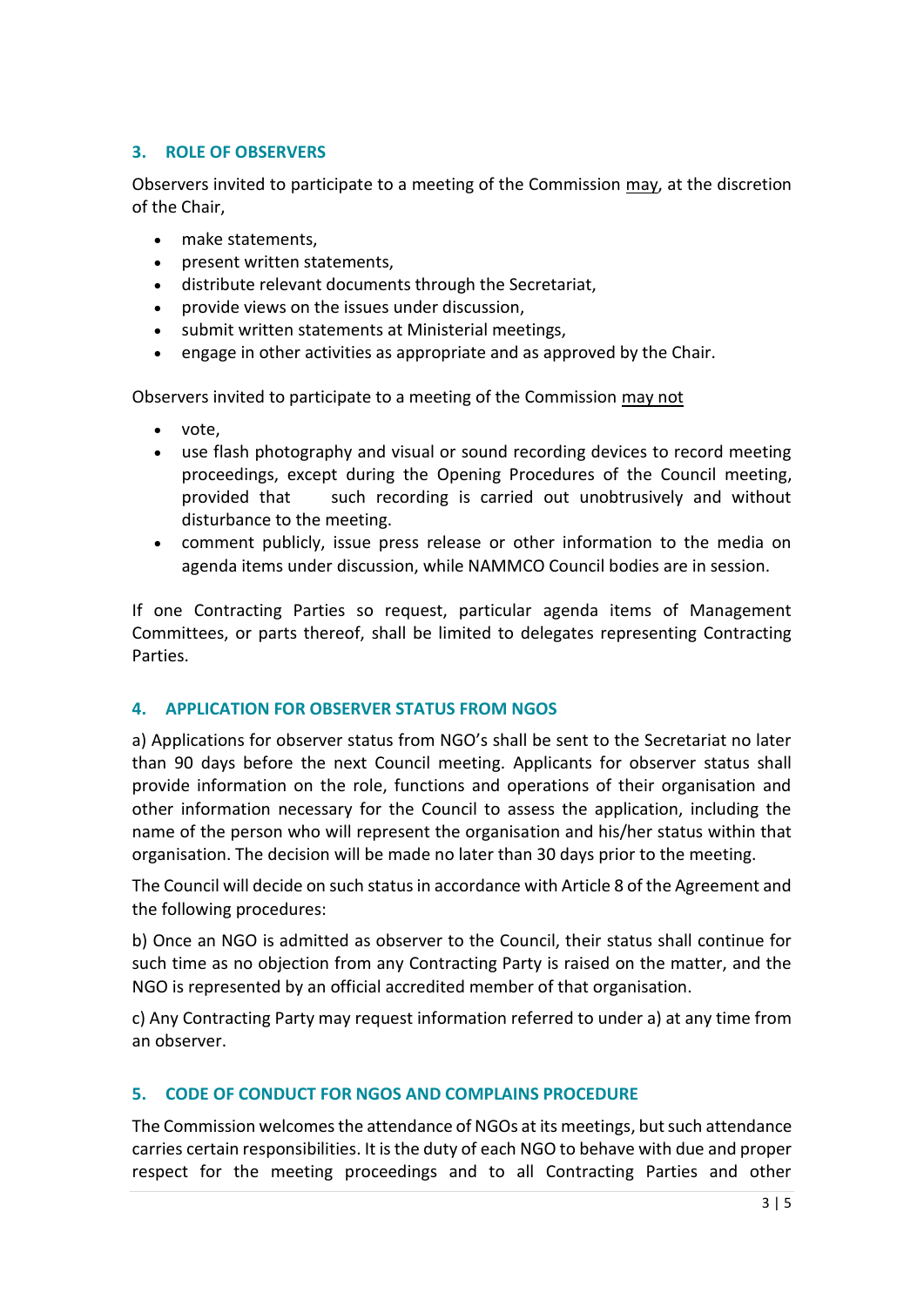governments attending NAMMCO meetings and to abide by this code of conduct. Disruptive behaviour and/or failure to conform to this code of conduct may result in removal from the meeting and revocation of observer status, at the discretion of the Chair.

A copy of this code of conduct will be issued to each NGO observer at the beginning of each meeting.

# **5.1 Accreditation**

Any NGO with observer status to NAMMCO that has not communicated with the Secretariat or attended at least one meeting of the Commission in the previous three years will lose its accreditation but may reapply in writing to the Secretariat.

# **5.2 Mobile telephones**

Mobile telephones shall be switched off or put in 'silent' mode before entry of the observer into the meeting room.

# **5.3 Communication**

The observers admitted to a meeting of the Commission may not

- issue comments on social medias on agenda items under discussion during any meetings,
- issue comments on social medias upon personal interactions and conversations during events outside of the formal meeting sessions that defame any participating organization or person or cause serious offence to any government.

# **5.4 Documents**

Quotations from or use of draft NAMMCO documents is prohibited. Rule of Procedure regarding confidentiality of reports of meetings of NAMMCO committees and subsidiary bodies must be respected.

Only official meeting documents submitted by Contracting Parties or prepared by the Secretariat, as well as Opening Statements from Observers will be made available/ distributed through by the Secretariat, who is solely responsible for such distribution. NGOs may, however, make 'for information' documents available to participants using tables designated for this purpose. Such documents must indicate which organization is responsible for them. Documents that do not meet this requirement will be removed by the Secretariat.

Those NGOs distributing 'for-information' documents are responsible for their content. These documents shall not contain statements that defame any participating organization or person, or cause serious offence to any government.

# **5.5 Complaints**

Any participant who has a complaint should submit a written complaint to the Secretary, who will try to resolve the problem with the parties concerned. If this fails, the Secretary will report the matter to the Council for decision-making.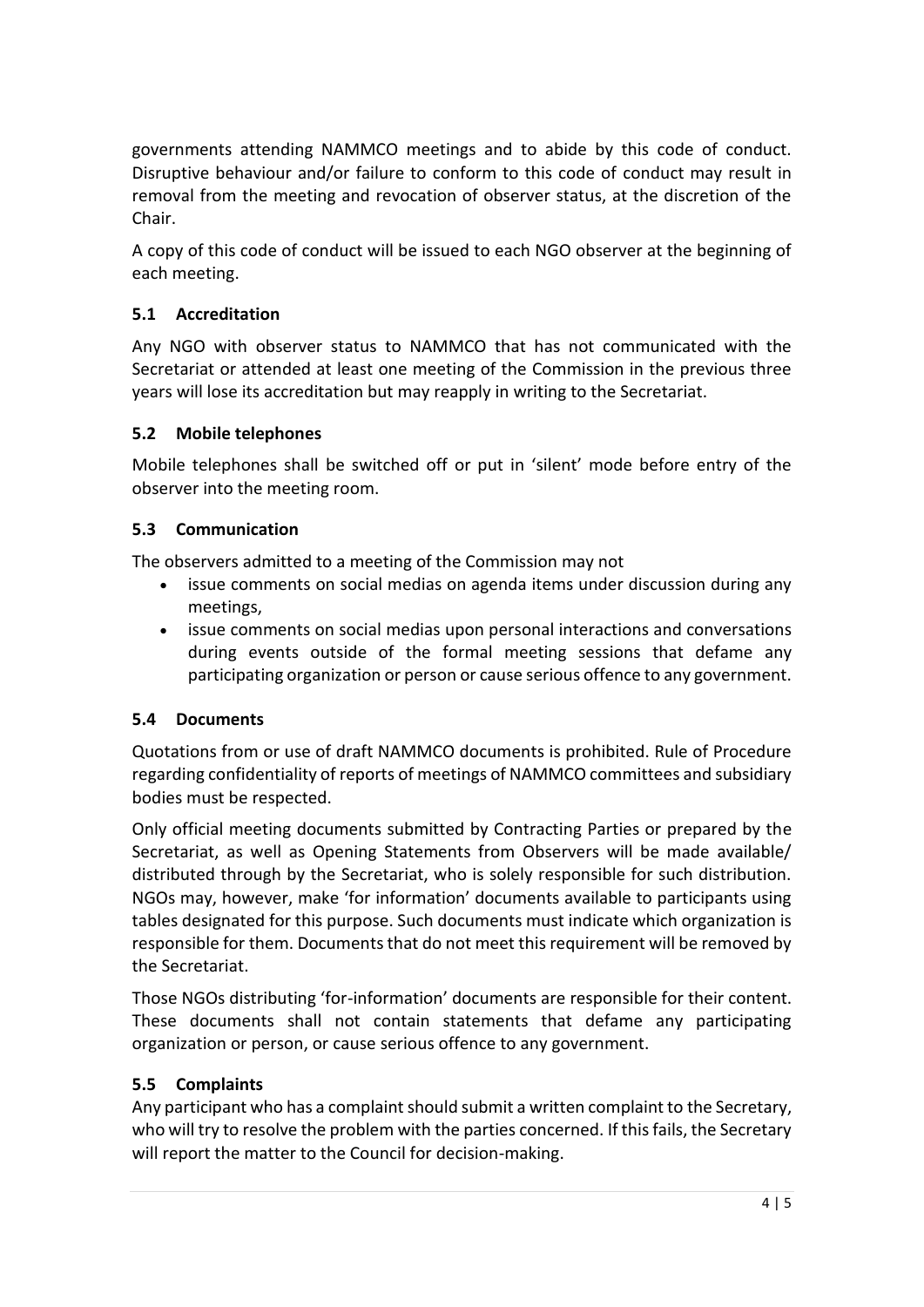# **6. CONFIDENTIALITY OF DOCUMENTS**

In this context, 'confidential' means that reporting of discussions, conclusions and recommendations is prohibited. This applies equally to Committee members, invited participants and observers.

Reports shall be made available to Commissioners, Contracting Parties and accredited observers at the same time.

Confidentiality of reports of meetings of Council, committees and subsidiary bodies is defined in the RoP of each specific body.

# **7. OBSERVER STATUS**

*[These lists are updated as necessary; latest February 2022]*

#### **Non-contracting governments:**

- Canada
- Denmark
- Japan
- Russian Federation
- St. Lucia
- United States of America
- Nunavut Territory

# **Inter-Governmental and Inter-Parliamentary Organizations:**

- Agreement on the Conservation of Small Cetaceans of the Baltic and North Seas (ASCOBANS)
- Arctic Council (AC)
- Convention on International Trade in Endangered Species of Wild Fauna and Flora (CITES)
- International Council for the Exploration of the Sea (ICES)
- International Whaling Commission (IWC)
- Northwest Atlantic Fisheries Organisation (NAFO)
- Northeast Atlantic Fisheries Commission (NEAFC)
- North Atlantic Salmon Conservation Organization (NASCO)
- OSPAR Commission (OSPAR)

# **Non-Governmental Organizations:**

- Association of Traditional Marine Mammal Hunters of Chukotka (ATMMHC)
- European Bureau for Conservation & Development (EBCD)
- World Conservation Trust (IWMC)
- Inuit Circumpolar Conference (ICC), Greenland and International
- Inuvialuit Game Council (IGC)
- World Conservation Union (IUCN)
- International Workgroup for Indigenous Affairs (IWGIA)